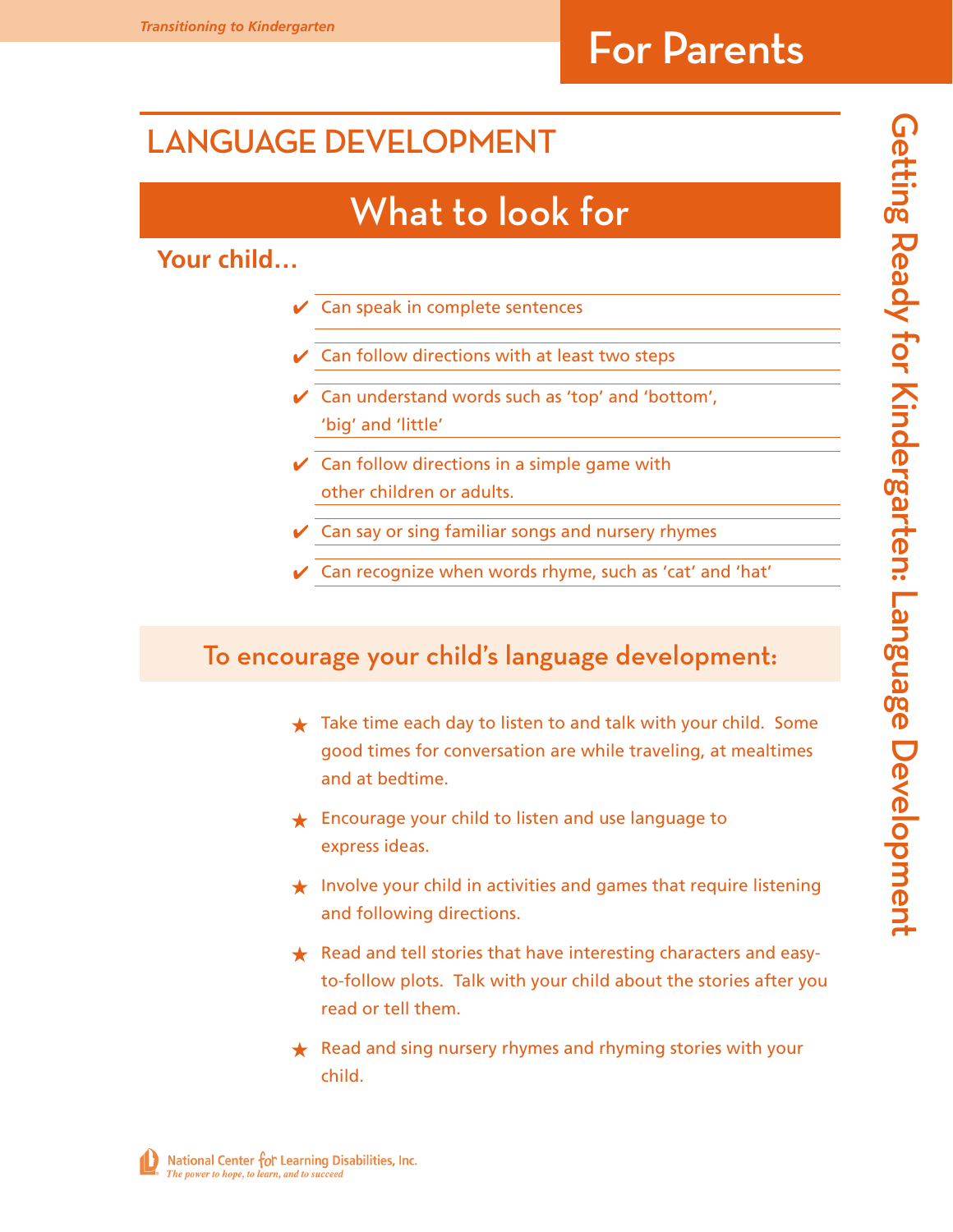### Learning and Thinking

## What to look for

#### **Your child…**

- $\vee$  Can match two pictures that are alike
- $\vee$  Can tell things that go together (a spoon and a fork, a fish and a boat)
- Can match, recognize and name circle, square, and triangle
- $\vee$  Can match, recognize and name at least 5 colors
- $\vee$  Can repeat a pattern you start (step, step, jump step, step, jump)
- $\vee$  Can put 3 pictures in order (1. Planting flower seeds; 2. Flowers growing; 3. Picking flowers)
- $\vee$  Can work simple puzzles

#### To encourage your child's learning and thinking skills:

- ★ Collect real objects that go together: shoe/sock, hammer/nail.
- ★ Involve your child in putting pictures in order. You can use photos of your child at different ages, or pictures cut from a magazine.
- **★** Let your child help you fold laundry. Your child can match socks and other clothes by color or size.
- ★ Play "shapes" and "sizes" games with your child. Use coins, cutout shapes, and other objects from around the house.
- $\star$  Have simple puzzles available for your child to play with. Make puzzles by cutting up greeting cards or the front of a cereal box into puzzle-shaped pieces.

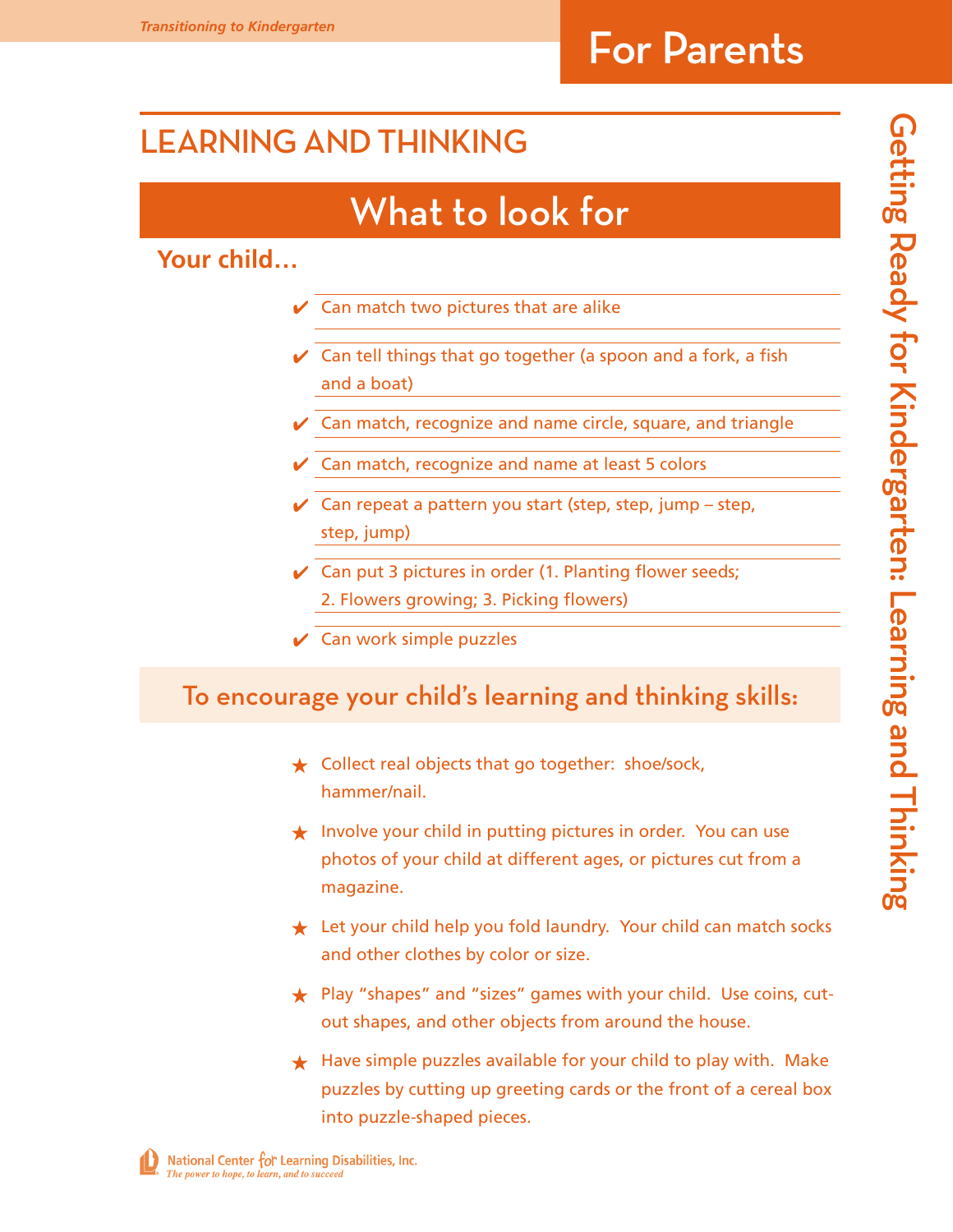### Beginning Reading

## What to look for

**Your child…**

- $\vee$  Can make simple predictions and comments about a story being read
- Can tell a simple story back to you after listening to it
- $\mathcal V$  Knows the letters in his or her own first name, and can recognize his or her own first name in print
- Can recognize words or signs he or she sees often (local restaurants and stores, street signs)
- Can hold and look at books right side up, turning the pages one at a time from front to back
- ✔ Knows and names at least 10 letters of the alphabet
- $\vee$  Can match a letter with the beginning sound of a word (such as the letter 'B' with a picture of a banana)

#### To encourage your child's beginning reading skills:

- $\bigstar$  Set aside a special time each day to read with your child. Read your child's favorite books and rhymes over and over. Read some of your favorites from childhood, too. Talk with your child about the story and the characters.
- ★ Involve your child in putting pictures in order. You can use photos of your child at different ages, or pictures cut from a magazine.
- $\bigstar$  Get a set of letter magnets, and put them on the refrigerator or a cookie sheet for your child to play with.
- $\star$  Make a name card for your child. Display the name card in a special place, and talk to your child about the names of the letters.
- ★ Using pictures from a magazine or real objects, and magnetic letters, help your child match pictures to their beginning sound.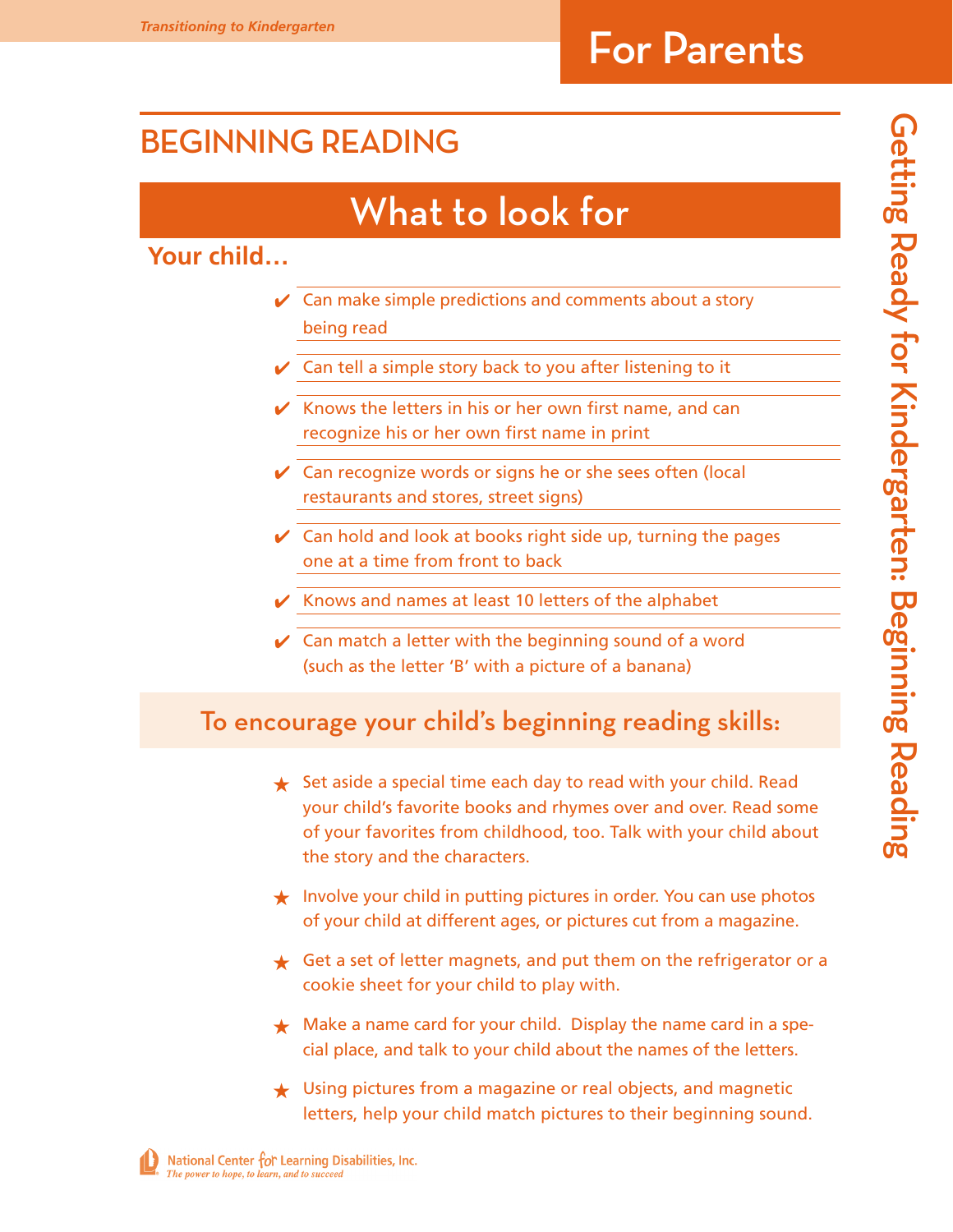### Beginning Writing

## What to look for

**Your child…**

- $\vee$  Can express ideas through pictures he or she draws
- $\checkmark$  Can use pencils, crayons, and markers for drawing and writing
- $\vee$  Can copy and draw a line, circle, X and  $+$
- $\vee$  Is beginning to write some of the letters in his or her own first name

#### To encourage your child's beginning writing skills:

- **★** Let your child use school tools such as pencils, washable markers, crayons and blunt-tipped scissors. Gather and organize these materials, along with some paper, in a box that your child can decorate and have access to.
- ★ Encourage your child to explore with drawing materials, and to use drawing to express his or her ideas.
- $\bigstar$  Let your child see that written words are a part of daily life. Make grocery lists together, or write notes to relatives and friends. Point out the different ways that you use writing in your daily routine.
- ★ Label your child's belongings with his or her name. Let your child label some of his or her own things such as a notebook or crayon box.

National Center for Learning Disabilities, Inc. The power to hope, to learn, and to succeed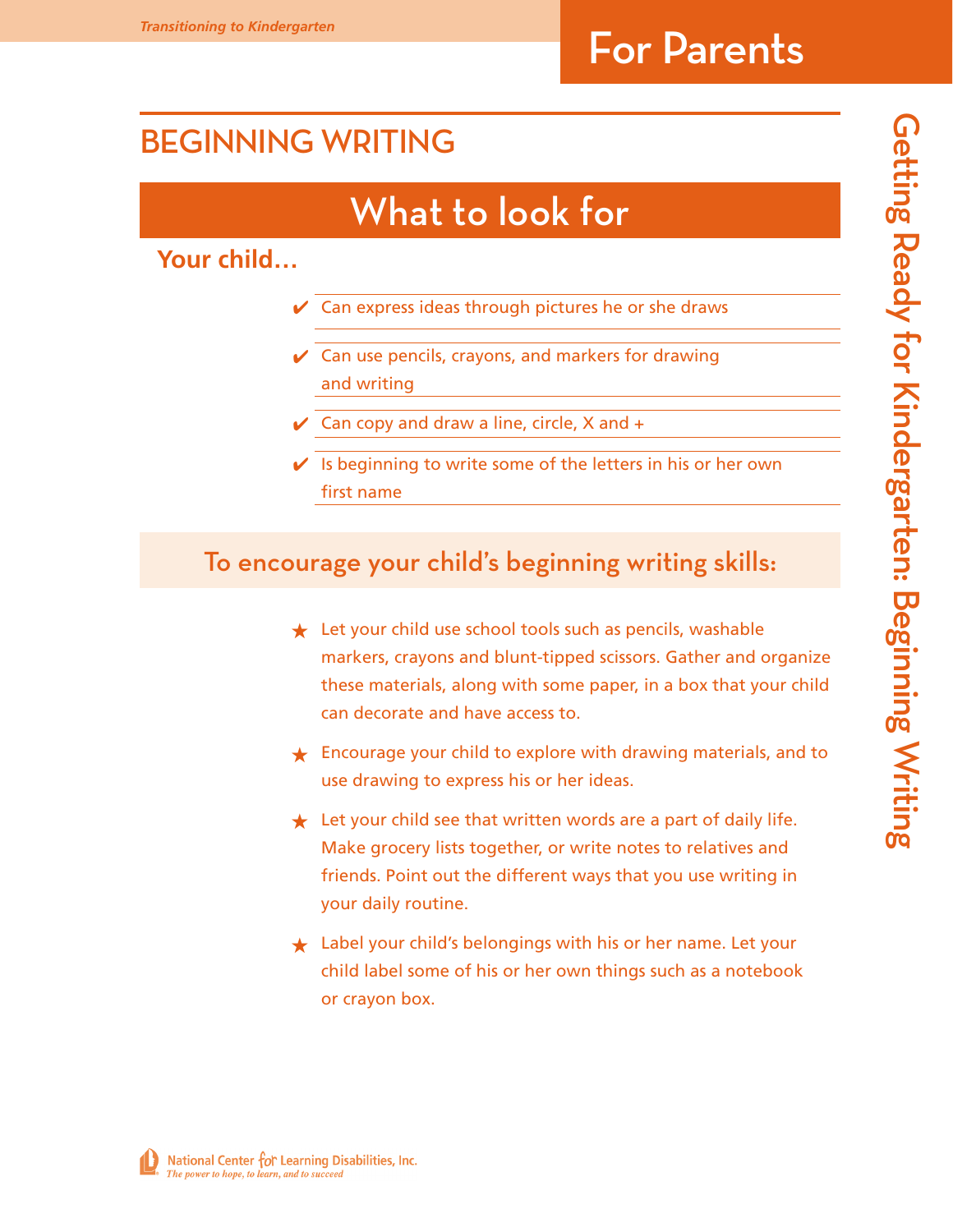### Numbers and Counting

## What to look for

#### **Your child…**

- **Can count at least 5 objects**
- $\mathcal V$  Knows that the written numeral '3' means 3 objects, such as 3 bears
- $\vee$  Can add and subtract small numbers of familiar objects, such as, "I have 3 cookies. You have 2. How many do we have all together?"
- ✔ Can put written numbers in order from 1 to 5
- Can count from 1 to 10 in the correct order
- Can use the words 'more' and 'less' correctly

#### To encourage your child's skills with counting and numbers:

- ★ Collect a variety of materials your child can use for counting and learning about numbers. Old keys, plastic bottle caps, thread spools, and pictures from magazines all work well.
- $\star$  Use materials from around the house to experiment with addition, subtraction and "more" and "less" activities.
- ★ Use number words, point out numbers, and involve your child in counting activities as you go through your day.
- ★ Read, tell stories, sing songs, and say poems about numbers and counting with your child. Try to include books in which characters are added or subtracted as the story progresses. (Good books include: *Five Little Monkeys Jumping on the Bed*, by Eileen Christelow and *Roll Over! A Counting Song* by Merle Peek.)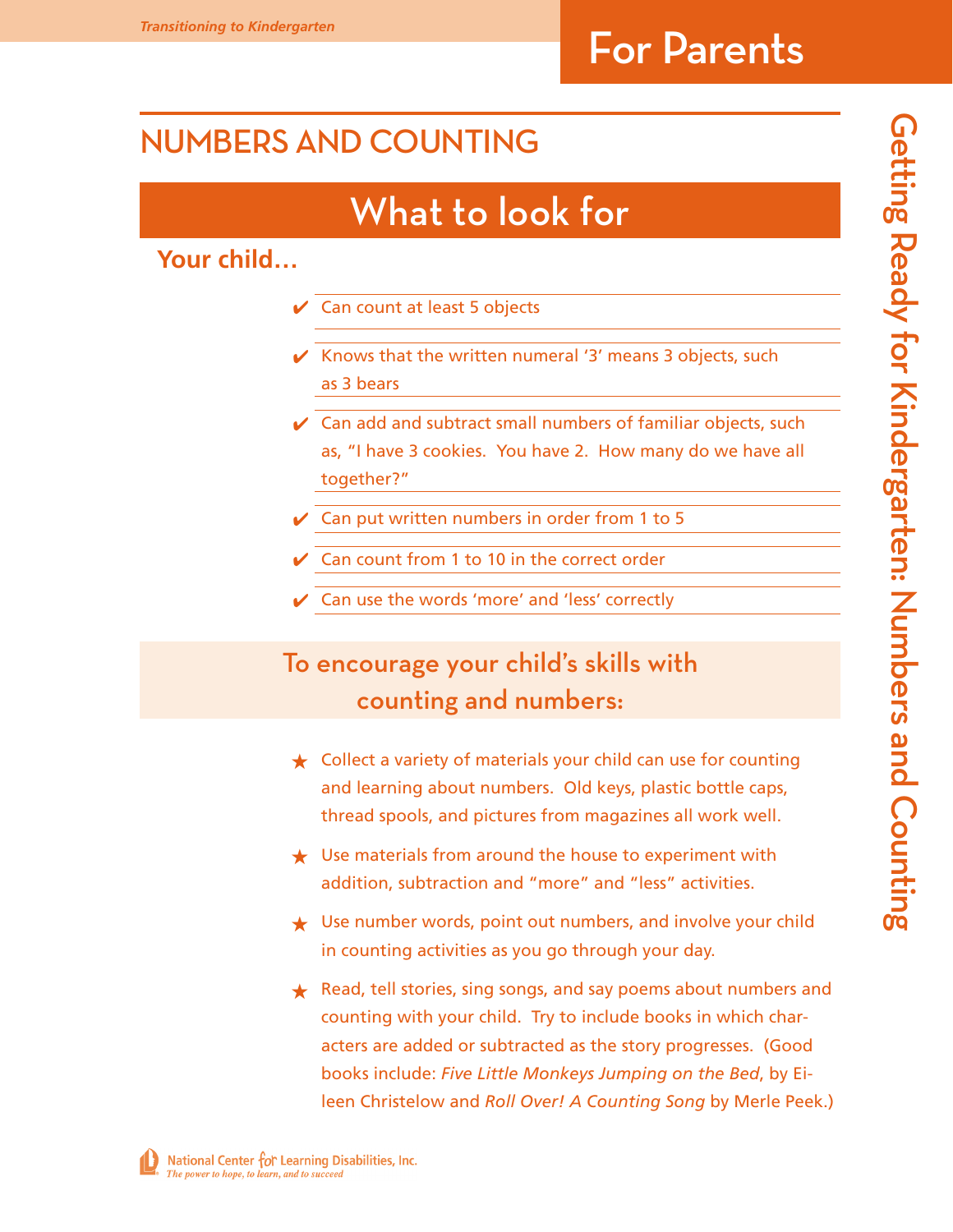### Physical Development

## What to look for

**Your child…**

- Can cut with child-sized scissors
- Can run at a comfortable speed in intended direction
- Can hop several times on each foot
- Can throw a ball or beanbag in intended direction
- Can catch a large ball or beanbag
- $\vee$  Can jump over a low object, such as a line, string, or balance beam
- Can bounce a large ball several times
- Can kick a stationary ball
- Can walk along a line or a low balance beam
- $\vee$  Can pedal and steer a tricycle

#### To encourage your child's physical development:

- **★** Collect safe toys and equipment to help your child develop large muscles. Some examples are hula hoops, bean bags, tricycle, large beach balls and a child-sized basketball hoop.
- $\bigstar$  Give your child the space and freedom to use large muscles, both indoors and outdoors. You can set up empty water bottles like bowling pins, and let your child use a soft ball to "bowl." Invite your child to toss rolled up socks into a basket or a masking tape circle on the floor.
- $\star$  Join your child in active play. You can play catch with your child, or set up a simple obstacle course.
- $\bigstar$  Give your child opportunities to cut with scissors while you watch. Your child can cut pictures from magazines or shapes for a matching game.